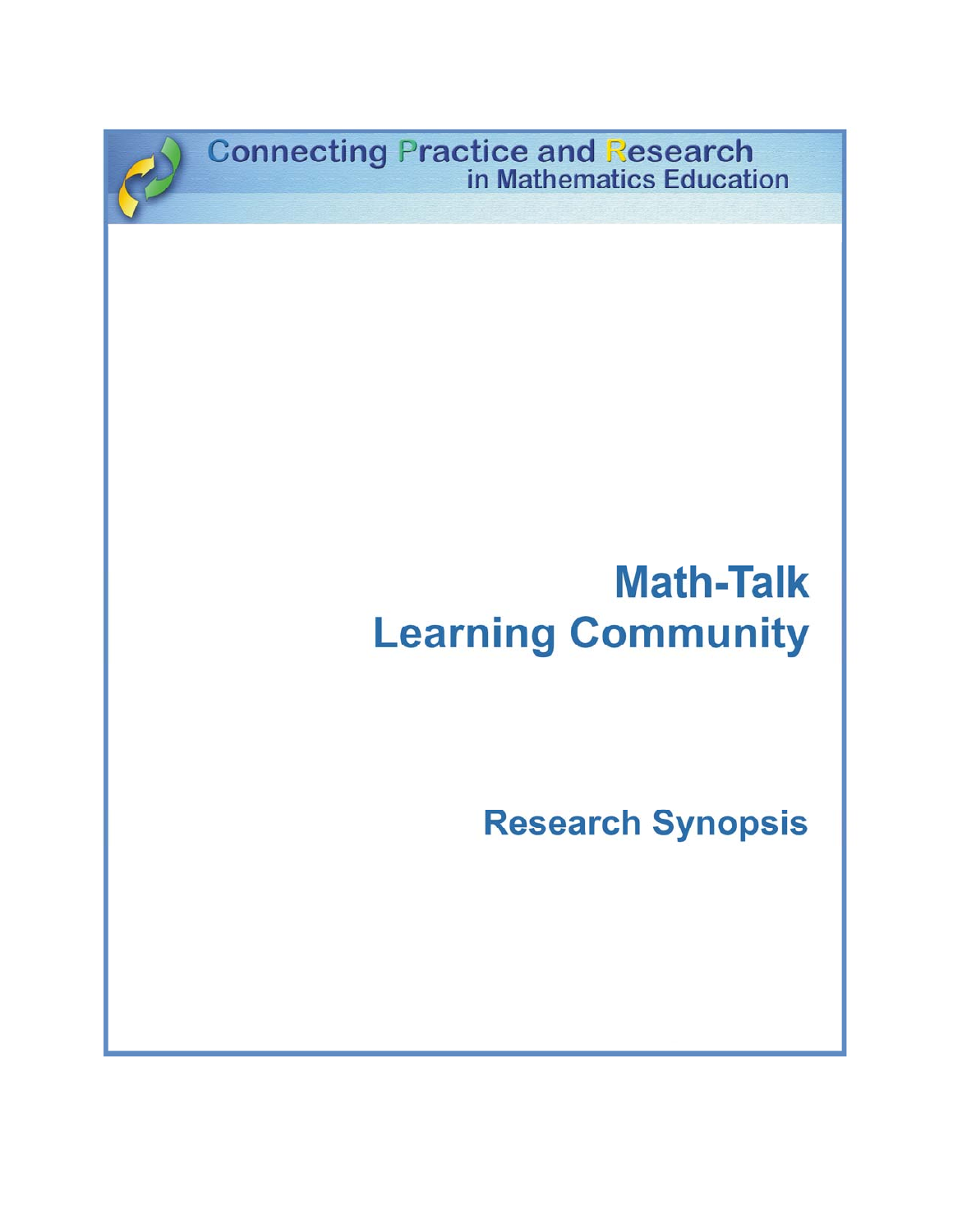## **Math-Talk Learning Community**

Hufferd-Ackles, Fuson, and Sherin (2004) define a *Math-Talk Learning Community* as a community in which individuals assist one another's learning of mathematics by engaging in meaningful mathematical discourse (p. 82).

### **Important Aspects of a Math-Talk Learning Community**

The key components within a Math-Talk Learning Community are: questioning, explaining mathematical thinking, source of mathematical ideas, and responsibility for learning. *Questioning* in an effective Math-Talk Learning Community features a shift away from the teacher as questioner to students *and* teacher as co-questioners. In this community, students are encouraged to ask questions of their peers in order to understand one another's thinking. *Explaining mathematical thinking* is closely related to, and an obvious product of, good questioning. Students are increasingly afforded the opportunity to articulate their ideas and new learning to the teacher and to each other within a supportive environment. In a Math-Talk Learning Community students are able to explain, defend and justify their mathematical thinking with confidence. In a more traditional classroom the key *source of mathematical ideas* was often the teacher, solving problems in a procedural manner for students to then imitate. Whereas, in this environment, students as well as the teacher are each seen as important sources of mathematical ideas. The mathematical "talk" often features the negotiation of student understanding of a given concept, and the ideas of students are considered as valid and worthy of further exploration. In the Math-Talk Learning Community students increasingly take *responsibility for their own learning* and for the evaluation of others and self. According to the findings of Ackles, Fuson, and Sherin, "When student thinking began to be elicited, students became more engaged and involved in classroom discourse as speakers and listeners. Their responsibility for their own learning was indicated by their desire to ask questions in class, their eagerness to go to the board to demonstrate their understanding of problems, and their volunteering to … assist struggling students" (p. 106).

Developing an ideal Math-Talk Learning Community is a process that requires adequate time and support. Appendix 1 provides the reader with the researchers' rubric outlining the noticeable characteristics of the four components at each of the four stages of growth (i.e., Levels 0–4). This "developmental trajectory," or growth continuum, enables a teacher to track the progress of their students and of themselves as they continue to evolve together as a Math-Talk Learning Community. In terms of the four components outlined above, a progression is shown to occur from a focus on answers to a focus on mathematical thinking; the role of the teacher transforms from a central position of control to one of a coach or facilitator; and the role of student transforms from one of a passive to much more active participant in the classroom learning activities.

The research of Ackles, Fuson, and Sherin (2004) is particularly significant in that it indicates that even "urban classrooms with students that are below grade level in mathematics can function and learn as a math-talk learning community." In order to cultivate this positive Math-Talk Learning Community environment, it is critical for teachers to be patient with their students, to listen carefully to them, to draw out their ideas whenever possible, and to encourage them to listen to each other. "Classroom discourse and social interaction can be used to promote the recognition of connections among ideas and the reorganization of knowledge…. By having students talk about their informal strategies, teachers can help them become aware of, and build on, their implicit informal knowledge" (NCTM, 2000, p. 21). Teachers must create a classroom climate in which all students are able make sense of the mathematics that they are learning and to gain confidence in their mathematical ability. With this confidence comes the ability for students to take risks in communicating their mathematical thinking.

#### **Considerations regarding a Math-Talk Learning Community**

- Students must have a grasp of the language of the particular strand of mathematics being studied in order to carry on "math talk (e.g. to describe one's own thinking, to question, or to extend the work of others)
- Mathematics must be accessible to students to be able to participate in meaningful mathematical discourse
- Not every day includes extensive "math talk" (i.e., some days may involve individual work or paired practice)
- Time is needed to develop a Math-Talk Learning Community; a growth continuum implies ongoing change
- The rubric is meant to assist teachers in monitoring their own "math-talk" progress, and that of their students

#### **References**

Hufferd-Ackles, K., Fuson, K. C., & Sherin, M. G. (2004). Describing levels and components of a math-talk learning community. *Journal for Research in Mathematics Education, 35*(2), 81–116.

National Council of Teachers of Mathematics. (2000). *Principles and standards for school mathematics.* Reston, VA: Author.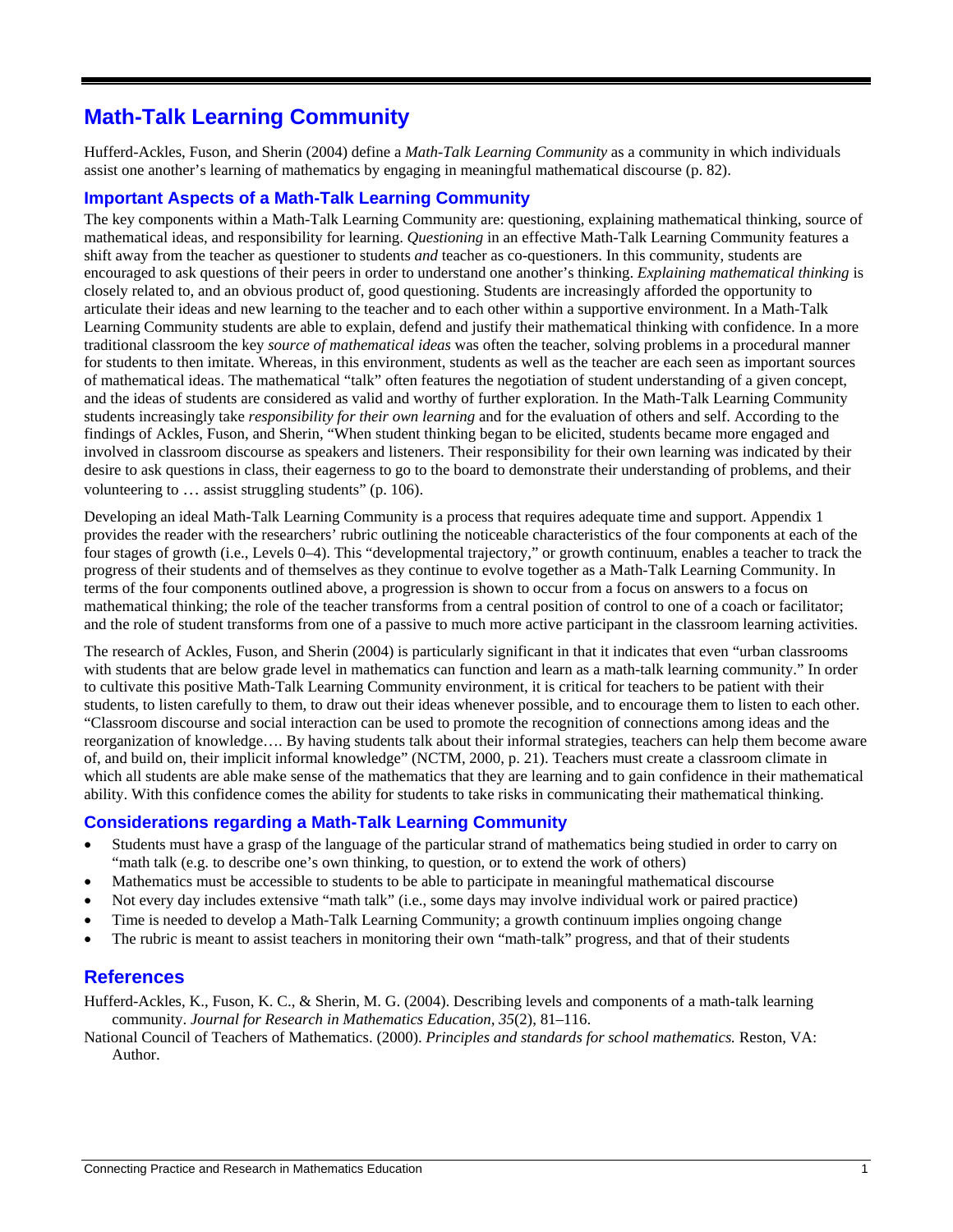## **Evidence of Math-Talk Learning Community: Action Trajectory for Teacher and Student**

| Adapted from Hufferd-Ackles, Fuson, & Gamoran Sherin. (2004). JRME 35(2) with permission from NCTM |  |                     |
|----------------------------------------------------------------------------------------------------|--|---------------------|
|                                                                                                    |  | All Rights Reserved |

| <b>General</b><br><b>Descriptor</b>                                                                                                | <b>Traditional teacher-</b><br>directed classroom with<br>brief answer responses<br>from students.                                                                        | <b>Teacher beginning to pursue</b><br>student mathematical<br>thinking. Teacher plays<br>central role in the math-talk<br>community.                                                                                 | <b>Teacher modeling and helping</b><br>students build new roles. Some co-<br>teaching and co-learning begins as<br>student-to-student talk increases.<br>Teacher begins to physically move to<br>side or back of room.                                                                                                        | Teacher as co-teacher and co-learner with<br>students. Teacher monitors all that occurs,<br>still fully engaged. Teacher is ready to assist,<br>but now in more peripheral and monitoring<br>role (coach and assister).                                                                                                                                                                 |
|------------------------------------------------------------------------------------------------------------------------------------|---------------------------------------------------------------------------------------------------------------------------------------------------------------------------|----------------------------------------------------------------------------------------------------------------------------------------------------------------------------------------------------------------------|-------------------------------------------------------------------------------------------------------------------------------------------------------------------------------------------------------------------------------------------------------------------------------------------------------------------------------|-----------------------------------------------------------------------------------------------------------------------------------------------------------------------------------------------------------------------------------------------------------------------------------------------------------------------------------------------------------------------------------------|
| Questioning<br>Shift from<br>teacher as<br>questioner to<br>students and<br>teachers as<br>questioners.                            | Teacher is the only<br>questioner. Short<br>frequent questions<br>function to keep students<br>listening and paying<br>attention to the teacher.                          | Teacher questions begin to focus<br>on student thinking and focus<br>less on answers. Teacher begins<br>to ask follow-up questions about<br>student methods and answers.<br>Teacher is still the only<br>questioner. | Teacher continues to ask probing<br>questions and also asks more open<br>questions. She also facilitates student-<br>to-student talk, e.g., by asking student to<br>be prepared to ask questions about<br>other students' work.                                                                                               | Teacher expects students to ask one another<br>questions about their work. The teacher's<br>questions still may guide the discourse.                                                                                                                                                                                                                                                    |
|                                                                                                                                    | Students give short<br>answers and respond to<br>the teacher only. No<br>student-student math<br>talk.                                                                    | As a student answers a question,<br>other students listen passively or<br>wait their turn.                                                                                                                           | Students ask questions of one another's<br>work (on the board), often at the<br>prompting of the teacher. Students listen<br>to one another so they do not repeat<br>questions.                                                                                                                                               | Student-to-student talk is student initiated, not<br>dependent on the teacher. Students ask<br>questions and listen to responses. Many<br>questions are "Why?" questions that require<br>justification from the person answering.<br>Students repeat their own or other's questions<br>until satisfied with answers.                                                                    |
| <b>Explaining</b><br>mathematical<br>thinking<br><b>Students</b><br>increasingly<br>explain and<br>articulate their<br>math ideas. | No or minimal teacher<br>elicitation of student<br>thinking, strategies, or<br>explanations; teacher<br>expects answer-focused<br>responses. Teacher may<br>tell answers. | Teacher probes student thinking<br>somewhat. One or two strategies<br>may be elicited. Teacher may fill<br>in explanations herself.                                                                                  | Teacher probes more deeply to learn<br>about student thinking and supports<br>detailed descriptions from students.<br>Teacher open to and elicits multiple<br>strategies.                                                                                                                                                     | Teacher follows along closely to student<br>descriptions of their thinking, encouraging<br>students to make their explanations more<br>complete; may ask probing questions to make<br>explanations more complete. Teacher<br>stimulates students to think more deeply about<br>strategies.                                                                                              |
|                                                                                                                                    | No student thinking or<br>strategy-focused<br>explanation of work.<br>Only answers are given.                                                                             | Students give information about<br>their math thinking usually as it<br>is probed by the teacher<br>(minimal volunteering of<br>thoughts). They provide brief<br>descriptions of their thinking.                     | probed by the teacher with some<br>volunteering of thoughts. They begin to<br>stake a position and articulate more<br>information in response to probes. They<br>explain steps in their thinking by<br>providing fuller descriptions and begin<br>to defend their answers and methods.<br>Other students listen supportively. | Students usually give information as it is Students describe more complete strategies:<br>they <i>defend</i> and justify their answers with little<br>prompting from the teacher. Students realize<br>that they will be asked questions from other<br>students when they finish, so they are<br>motivated and careful to be thorough. Others<br>students support with active listening. |